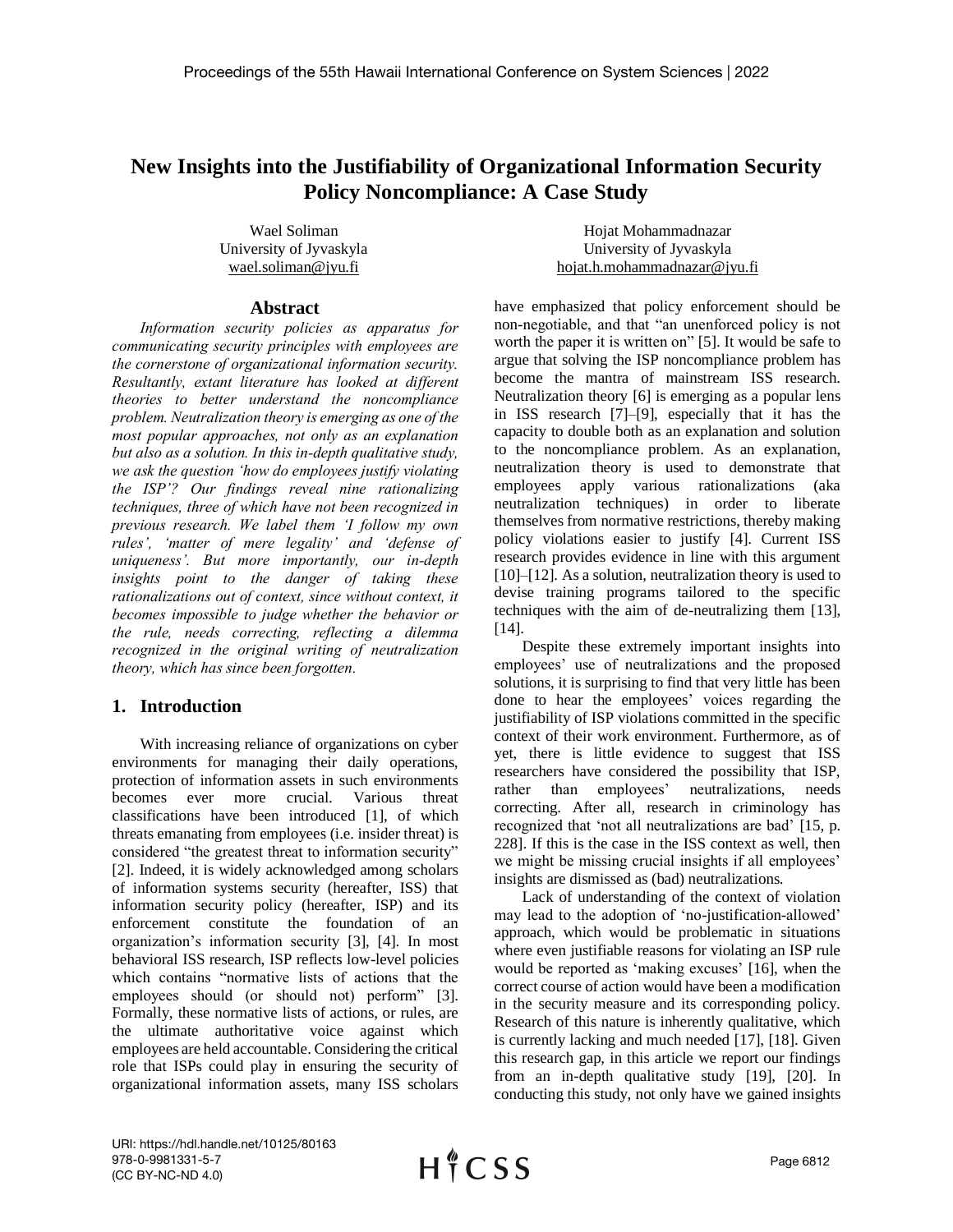that extends neutralization theory through the identification of novel techniques, but also, we demonstrate that employees' justifications for policy violation are context-dependent and in some cases may point our attention to flaws in the rules, rather than in the behavior.

# **2. Theoretical background**

Information security policy (ISP) is recognized as the foundation of organizational information security since it communicates to the employees what they can and cannot do with the organization's assets [3]. Therefore, understanding of employees' ISP (non)compliance behavior has become one of the major concerns for information security researchers [4], [13], [14], [21]. In this domain, neutralization theory [6], [22] is emerging as a popular lens to examine how employees justify violating workplace ISPs. Neutralization theory [6] was introduced to explain how delinquents, especially those in the early stages of their criminal career, deploy various techniques that enable them to drift between the worlds of the law-abiding citizen, and that of a delinquent. Sykes and Matza [6] identified five such techniques and called them neutralizations techniques. These are, 'denial of responsibility', 'denial of injury', 'denial of victim', 'condemnation of condemners', and 'appeal to higher loyalties'.

Each of these techniques provides a counterargument (hence the name, neutralization) to rationalize or justify the deviant behavior from the offender's point-of-view. The 'denial of responsibility' technique is used to liberate oneself from any sense of accountability and control with respect to the situation at hand, by arguing, for example, that "I didn't mean it" [6, p. 669]. 'Denial of injury' provides a rationalization that diminishes the impact of the act, whereby the offender would claim, for example, that "I didn't really hurt anybody" [ibid]. The 'denial of the victim' technique involves a confrontational argument denying the existence of a victim in the first place, suggesting that the victim deserved what happened and that "they had it coming" [ibid]. The 'condemnation of the condemners' is a technique by which the offender turns the spotlight on those who disapprove of the activity to undermine them usually by arguing that "everybody is picking on me" [ibid]. Lastly, the offender might 'appeal to higher loyalties' and argue that engaging in the offense is out of loyalty to groups such as family or friends and it is not due to lack of respect for norms of the society at large, for example, "I didn't do it for myself" [ibid]. Later research in criminology has unearthed further techniques that offenders could deploy to neutralize anti-social behavior. 'Metaphor of the ledger' [23], 'defense of necessity' [24], 'claim of

individuality' [25] 'justification by comparison', 'justification by postponement' [26], 'claim of entitlement' [27], 'everybody does it' [27], and 'claim of relative acceptability' [25] are among the techniques that have been developed in addition to the initial five techniques.

In the ISS field, neutralization theory has been used to explain deviance in two main research themes. The first theme covers workplace deviance committed by employees. Under the workplace deviance theme, two distinct topics have dominated this area of research: one explores the justifiability of crimes committed by employees, such as hacking and stealing [28], [29]; and the other explores non-criminal violations of organizational policy, such as, cyberloafing [12], [30] and shadow IT use [11], [31]. The second research theme, in turn, covers deviant behavior outside of organizational context, which explores the justifiability of software and music piracy [32]–[34]. To date, however, neutralization-based ISS research design has been predominantly confirmatory in nature, aiming to test the extent to which one or more neutralization techniques is significantly associated with a given violation. In this regard, multiple studies provide evidence that neutralization techniques could increase one's intention to engage in ISP violation in general [8], [35]–[37], commit computer abuse [29], [38], use the workplace Internet for personal purposes [30], [39], [40] as well as engage in shadow IT use [11]. Furthermore, some studies suggest that deploying neutralization techniques may discourage employees from complying with ISP [10], [41], [42]. While these studies generally focus on testing the extent to which neutralization is significantly associated with a given violation; more recent research has started devising neutralization theory-based solutions to ISP violations. One such solution is communicating anti-neutralization messages [13], [14]. For instance, a message targeting 'denial of injury' would stress that "there is always the possibility for harm" [13]. Results from two studies that examined the mitigating effect of anti-neutralization messages showed that users who received such messages were more likely to be discouraged from ISP violation compared to those who did not receive any communication messages [13], [16]. Another solution that has been investigated for neutralization prevention is anti-neutralization training [14]. After conducting a training program targeting users' neutralization of password policy violation, Siponen et al. [14] reported that overall the training programs based on cognitive dissonance reduced neutralization even though training might have been ineffective for specific techniques such as, 'claim of entitlement', 'claim of relative acceptability' and 'Justification by comparison'.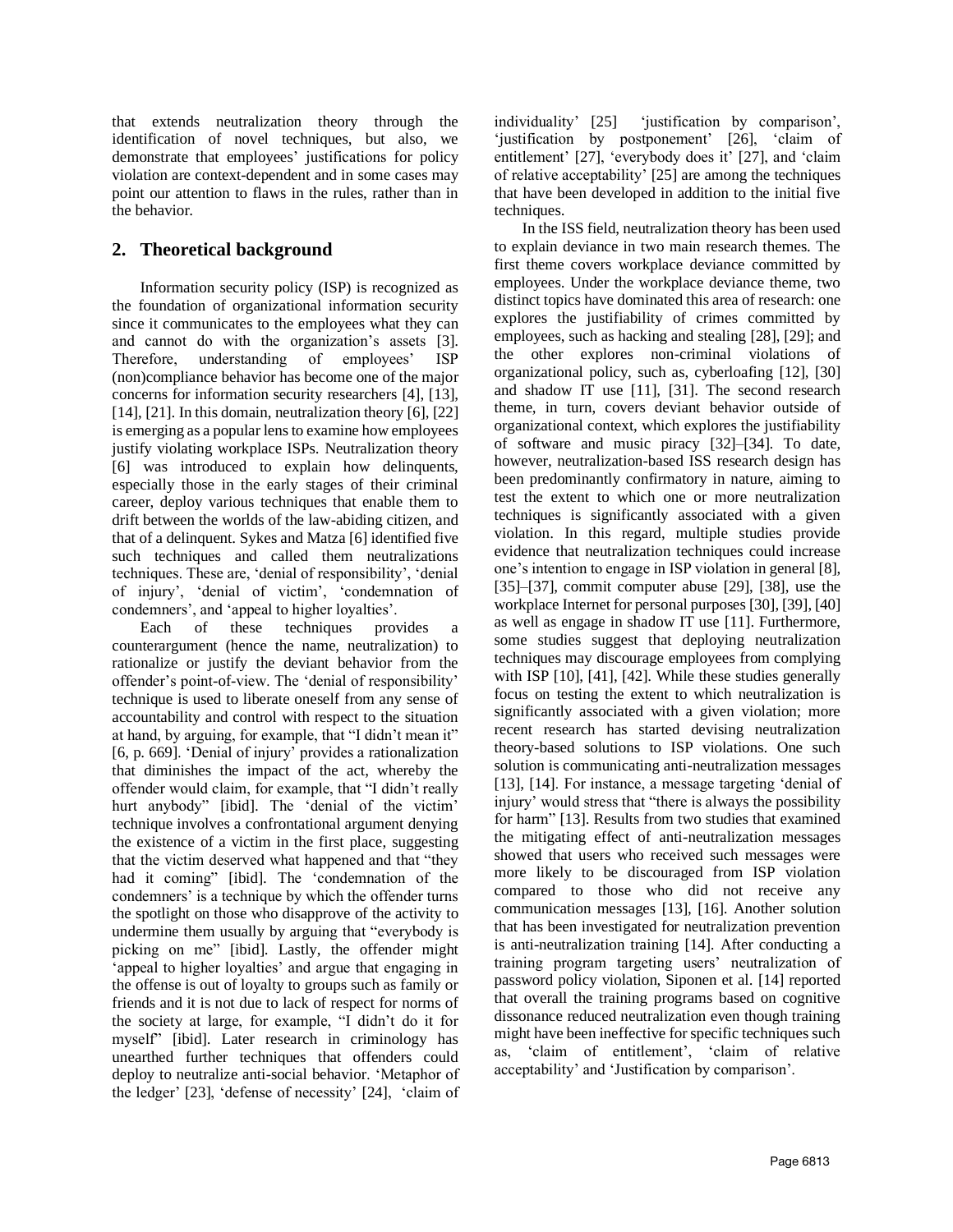Despite the very important insights we gain from these studies, it is surprising to find that we lack contextspecific and data-driven (i.e., inductive) research [43]– [45] that aims to understand how employees, in their own words, rationalize and justify ISP violations committed in their workplace. The only exception is Lim and Teo [46] whose work on cyberloafing recognized the importance of the 'shifting work home' phenomenon. Beyond this single effort, no attempt has been made to probe the violator's worldview. Such explorative approach, not only does it offer evidence of the applicability (or lack thereof) of neutralization theory in different contexts, but also it offers a unique opportunity to discover new neutralization techniques specific to ISP violations.

# **3. Research approach**

The study reported here is based on a qualitative inquiry [19], [20] conducted between 2016 and 2018, with the general aim of understanding the employees' perspective regarding the role ISP plays in guiding their everyday work routines, in the context of a large research-oriented Nordic university. Several calls have been made to conduct such research in the ISS field to complement the dominant functional view, which generally favors "normative logic and predictive capacity" [47], at the expense of understanding what employees actually do in real life settings [17], [18]. In balance, in this research we explore how the neutralization theory lens could help us better understand the employees' information security noncompliance behavior. Hence, our approach emphasizes the examination of a phenomenon in its naturalistic context, with the purpose of confronting theory with the empirical world [48], [49]. Not only does our research approach support the understanding of a phenomenon in its natural setting, but also it advocates adopting neutralization theory as a sensitizing device to ensure that we enter the research setting with an 'open'– rather than 'empty'–mind [50]. Research based on neutralization theory acknowledges the subjective interpretive nature of neutralizations, and that there can be multiple interpretations for the same event and the justifications used within. Maruna and Copes [15] notes: "Every event is subject to multiple interpretations … [O]ne person's rational explanation is another's rationalization. If neutralizations are to carry any psychological weight, they must, at least partially, be believed by the person using them" [15, p. 230]. With this emphasis, we wish to highlight that in our analysis and identification of the neutralization techniques, we do not treat them as 'lies' or 'deceptions'; rather as mere justifications.

In terms of data collection, this study builds on multiple data sources including formal interviews, informal discussions, official documents (e.g., the official information security policy), as well as personal observation. Regarding the interviews, scheduled interviews were conducted with eighteen participants between October 2016 and September 2018. The participants were all on the payroll, and held various positions in the organization, including, administration staff, teacher, doctoral candidate, post-doctoral researcher, and professor. All interviews were conducted face-to-face, and on average, each lasted for one hour. All interviews were recorded, and the interviewees were promised anonymity, so they will be referred to in this study as "Interviewee # …". All recorded interviews were treated with utmost care, and to ensure anonymity they were transcribed and anonymized by the first author alone. Then the transcribed text was shared with the second author for further analysis. Interviews were semi-structured [51], and the main themes revolved around each participant's perception of and attitude towards the workplace ISP, to gain an in-depth understanding of its role in shaping their personal day-to-day computer use behavior. As such, the interview protocol was designed to elicit insights about the employees' perception of ISPs in general, as well as about specific security behaviors [52]. General perceptions about ISP reflected questions such as to what extent they were aware of the official ISP, what it meant to them in the workplace, and how they felt ISP impacted their daily routines at work. Specific questions, on the other hand, focused more on discussing the participant's views of specific rules as stated in the ISP (e.g., password change rule and personal IT use rule), to what extent they comply or violate these specific rules, and in the case of violation what they considered the best course of action to fix the situation. During each interview, the official ISP (either a printout or onscreen) was used to facilitate the discussion.

All interview transcripts were coded using both first- and second-order themes [53] Specifically, firstorder codes are more reflective of the empirical data and represent as close as possible the narratives as generated by the participants themselves. By contrast, secondorder codes are more analytic in nature as they reflect the analysts' interpretation of these concepts, which in our case, are influenced by the theoretical lens of neutralization. For instance, we consider the code 'ISP\_is\_Stupid' to be first-order code since it reflects the participant's utterance. Subsequently, we code the same utterance using the second-order code 'Condemnation\_of\_the\_Condemners', which is consistent with neutralization theory. This process allowed categorizing the violation justifications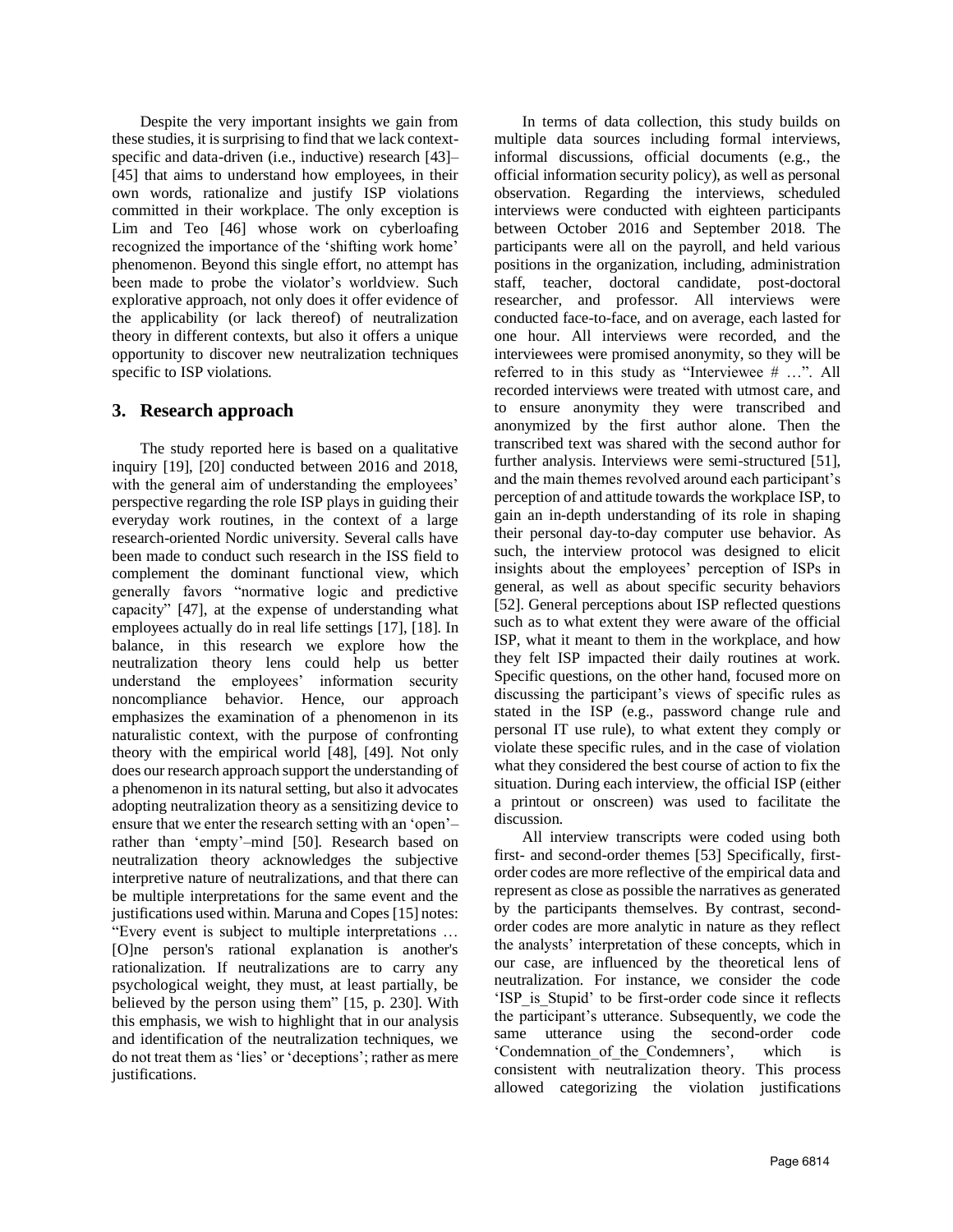according to known neutralization techniques, as well as identifying new justifications. The two authors discussed all resultant techniques in various meetings until a final agreement was achieved.

# **4. Findings**

This section reports the main findings regarding the research question: '*how do employees justify violating the ISP*'? Due to space limitation we decided to report only our findings regarding neutralization techniques that are used by at least one-third of the participants. With this in mind, our analysis reveals the prevalence of nine neutralization techniques used by our participants to justify their ISP violations. Three of these techniques are classical and are well-known in the literature since they originate in Sykes and Matza's [6] work. Namely, 'denial of responsibility', 'condemnation of the condemners', and 'denial of injury'. Three technique have been further developed by criminologists and are somewhat known in various ISS writings. Namely, 'defense of necessity', 'justification by comparison', and the 'everybody does it' claim. Finally, we introduce three novel techniques specific to ISP violations that are not recognized in previous work. Namely, 'matter of mere legality', 'defense of uniqueness', and 'I follow my own rules'. We discuss each of these categories in turn.

**1. Denial of responsibility.** The 'denial of responsibility' technique is the most applied technique for policy violation in our study. Sykes and Matza [6] explain that 'denial of responsibility' allows delinquents to liberate themselves from normative restrictions by negating personal accountability. In this sense, employees who use the 'denial of responsibility' technique could argue that they were not in control of the situation, rather, they were acted upon by other responsible actors [26]. Fourteen participants used this technique. The use of this neutralization technique among our interviewees came to light when they were introduced with a copy of the official policy, at which point many of them realized that they had not seen it before or did not remember its content. Moreover, some went further to argue that no one stopped them from violating the policy and therefore they were not to be blamed. Meanwhile, others wished that someone else would take the burden of understanding and summarizing the ISP on their behalf. In general, the prevalence of this technique suggests that the interviewees see that it is not their responsibility to exert an effort on searching for the organization's ISP and study its content. One interviewee sums up the use of this technique: *"I think the main responsibility lies in the upper persons working in their office. I think it's the ones who make the policy should make sure everybody* 

*knows about it and knows about the different steps. I think if, for example, you start working for the university, people should tell you how to do, and you should not try to find things yourself, because there are millions of things that you have to learn about. Then I wouldn't put the responsibility on the employee, it's the responsibility of the employer to tell their employees that this is the policy to follow. So, I think the responsibility somewhere higher than on the average worker here."* [Interviewee #11].

**2. Condemnation of the condemners**. The 'condemnation of the condemners' neutralization technique enables an offender to shift the blame from oneself to those who disapprove of the action [6]. When deploying this technique an offender may claim that those who disapprove of the action are hypocrites who themselves commit the offense [6]. In criminal research, deploying this neutralization technique suggests that the offender views the enforcer as corrupt [26]. In ISS context, this technique often reflects disapproval of the ISP as being unreasonable [8], or that those who enforce IT policy may themselves engage in similar behavior [31]. In line with the common interpretation in ISS research, we find that thirteen participants used this technique. We observed the 'condemnation of the condemners' neutralization technique clearly reflected a criticism towards the ISP itself as being 'outdated', 'lame', 'ridiculous' and even 'stupid'. For instance, one participant believes that the policy section related to personal IT use "*doesn't make too much sense, because all the things that I do on daily basis are somewhat related to private use"* [Interviewee #16]. Similarly, others would think that this rule is "*kind of old fashion*" and it could have made more sense if it was introduced "*five or ten years back"* [Interviewee #6]*.* In addition to condemning the rules within the policy, some have also criticized those responsible for introducing those impractical rules in the policy in the first place. For instance, Interviewee #15 criticized the management style and what managers do with their time when the outcome is a policy such as this one. They note: "*But these are the issues that I never understood. Maybe we're having too many bosses. Too many high salary people who do not have anything better to do. Yeah. But that's the way it is."* [Interviewee #15].

**3. Denial of injury.** Using the 'denial of injury' technique allows an offender to render their action as harmless [6]. Since there is no harm, the offender could argue that the behavior is not blame-worthy. In criminology, the 'denial of injury' neutralization technique reflects the common argument that, for instance, a shoplifter could argue that big stores make a lot of money so 'they don't miss the little bit I get' [26]. Similarly, In ISS context, employees may deploy 'denial of injury' by justifying that their security violation is a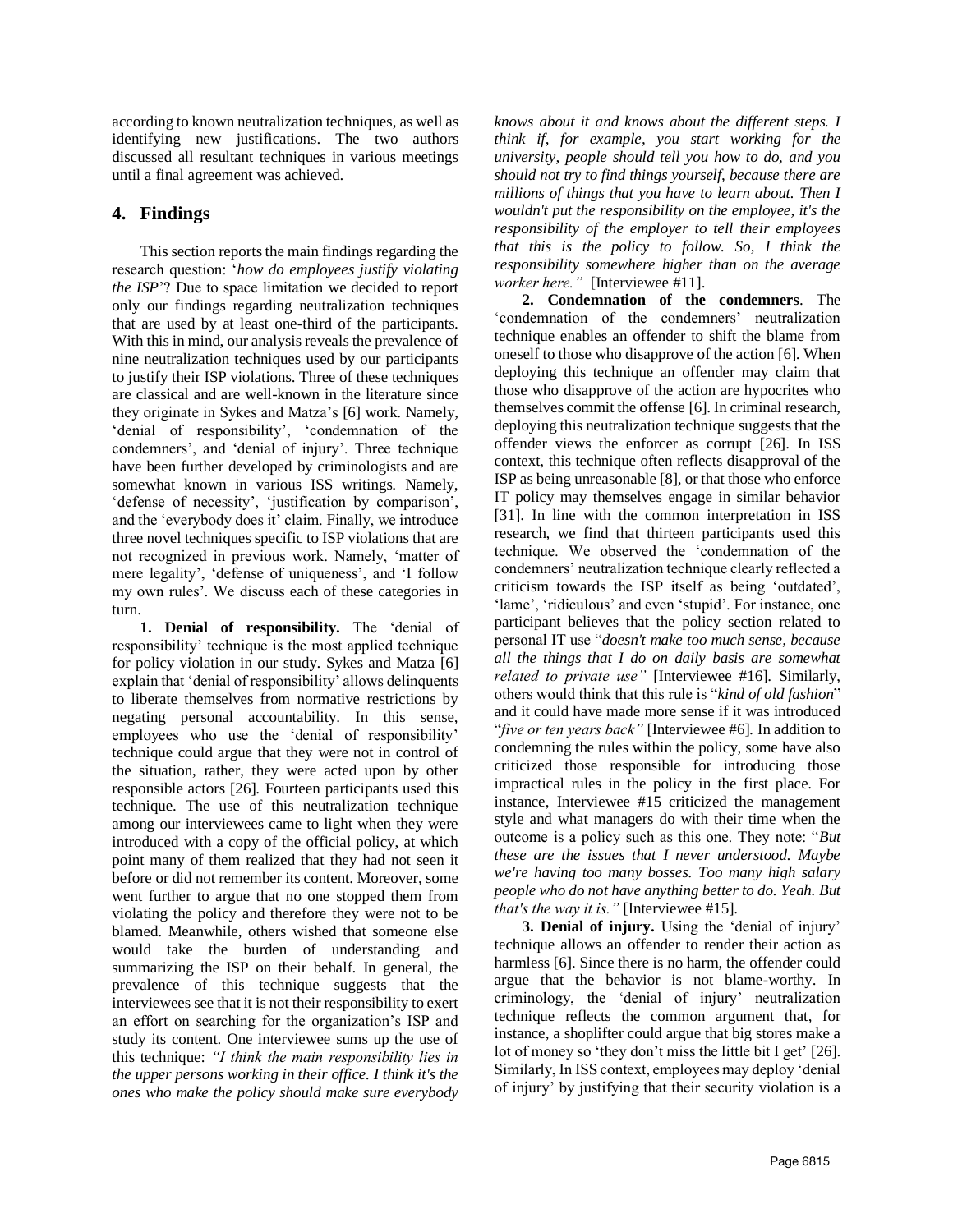minor issue and does not hurt anyone [16]. In the study at hand, thirteen interviewees used this technique. The use of 'denial of injury' neutralization technique was evident when interviewees directly noted that their policy violations were harmless. Generally, many interviewees regarded the role of ISP to be suggestive at best, and that violating it is acceptable as long as no harm is done. *"… somehow the policies are drawing the boundary, so as long as people, kind of, within the boundary, or somehow a little beyond the boundary but, it doesn't really harm the security of those IT resources, or it doesn't really dramatically create negative impact on job performance, then I think it's somehow ok"* [Interviewee #5]. When interviewees were asked to elaborate their views further using the specific example of the personal IT use rule, some took a productivity perspective and clarified that violating it is acceptable since "*there's no harm except the work time lost that I can make up by working a bit later, or working at home when the kids are in bed." [Interviewee #17].* Others, however, took a purely financial perspective and justified rule breaking on the basis of the economic impact of the violation: *"unless there's something I don't know about, I mean, it doesn't cost any more money, does it? … Is there a loss of money to the university for me looking at a holiday website in my lunch break?"* [Interviewee #10].

**4. Defense of necessity.** The 'defense of necessity' neutralization technique holds that an offense is necessary to achieve a crucial outcome (Coleman, 1987). Consequently, since the offense is necessary and the offender has no other choice, there is no need for feeling guilty or ashamed [24], [26]. In criminal research, thieves for example would use the 'defense of necessity' technique to argue that stealing was the only way to feed the family [26]. In ISS context, employees may deploy this technique by arguing that due to time constraints, violation of the ISP is necessary for completing their tasks [8]. In the current study, half of the interviewees appealed to this technique. The 'defense of necessity' was evident in arguments whereby compliance with the ISP was framed as an obstacle to efficiency, or a secondary priority in the face of the pressing demands of work requirements. Talking about the ISP in general, several interviewees advanced arguments similar to this one: "So, *security and complying with the policy is secondary in priorities compared to the primary things that needs to be done; what I'm here to do."* [Interviewee #11]. When asked to elaborate their rationale, one interviewee gives further explanation: *"I mean it is like, if you follow this 100% [pointing to the personal IT use rule], you couldn't visit any webpage with your work computer, for example, that are not 100% related to work. Then you would all the time have to carry 2 computers with you. And then if*  *you have a browser open in one computer, then you would have to open the other one and open a browser there just to visit, for example, one page. So, it would be a lot of hassle, a lot of extra work, and in the end, I think it would also be detrimental to your work effectiveness."* [Interviewee #11].

**5. Justification by comparison.** The idea behind the 'justification by comparison' technique is quite simple, by arguing that the violation in question is much better than a much worse violation. When deploying this technique, an offender acknowledges that they are engaging in a wrongdoing but justifies their action by arguing that they could have done worse. In criminal research, shoplifters for instance would argue that stealing from a shop is nothing compared to robbing people or breaking in houses [26]. In ISS research, 'justification by comparison' has received little research attention, however, a user can utilize this technique by arguing that an ISP violation, such as violating password policy, is not as bad as wasting the whole day on nonproductive work [14]. Nearly half of our participants (eight interviewees) used this technique, when comparing their own (little) ISP violations with what would be considered (truly) serious violations, such as *"downloading movies"* [Interviewee #12], *"watching pornography"* [Interviewee #9], or even *"bitcoin mining*" [Interviewee #17]. Interestingly, there seems to be a general agreement on comparing ISP violations against what would be clearly interpreted as a harmful or illegal, to justify own violations. One interviewee elaborates their perspective: *"if students were running peer-to-peer networking at [online service]. So, that's a clear violation. It's illegal activity. So, that goes beyond the threshold. At that point, yellow card. But, obviously, using Facebook, e-commerce, online banking, doesn't go beyond the threshold of me to get a warning."*  [Interviewee #13].

**6. Everybody does it.** The 'everybody does it' technique involves a "transfer of responsibility from the offender to a large and often vaguely defined group to which he or she belongs" [54]. As such, this technique is commonly used when an offender tries to avoid selfblame by pointing out that others engage in the same activity and that the activity is commonplace and normal in a given context [26], [27]. ISS researchers adopting this technique in their studies have often referred to it with various names, such as 'defense of ubiquity' [42] or 'normalization' [46]. The main point here is that using this technique often reflects the argument or rationalization that the ISP violation in question is commonplace. In the current study, one-third of the interviewees used this technique to argue that their violation of the ISP was commonly acceptable and normal. When discussing rules in general, it was emphasized that social acceptability can be more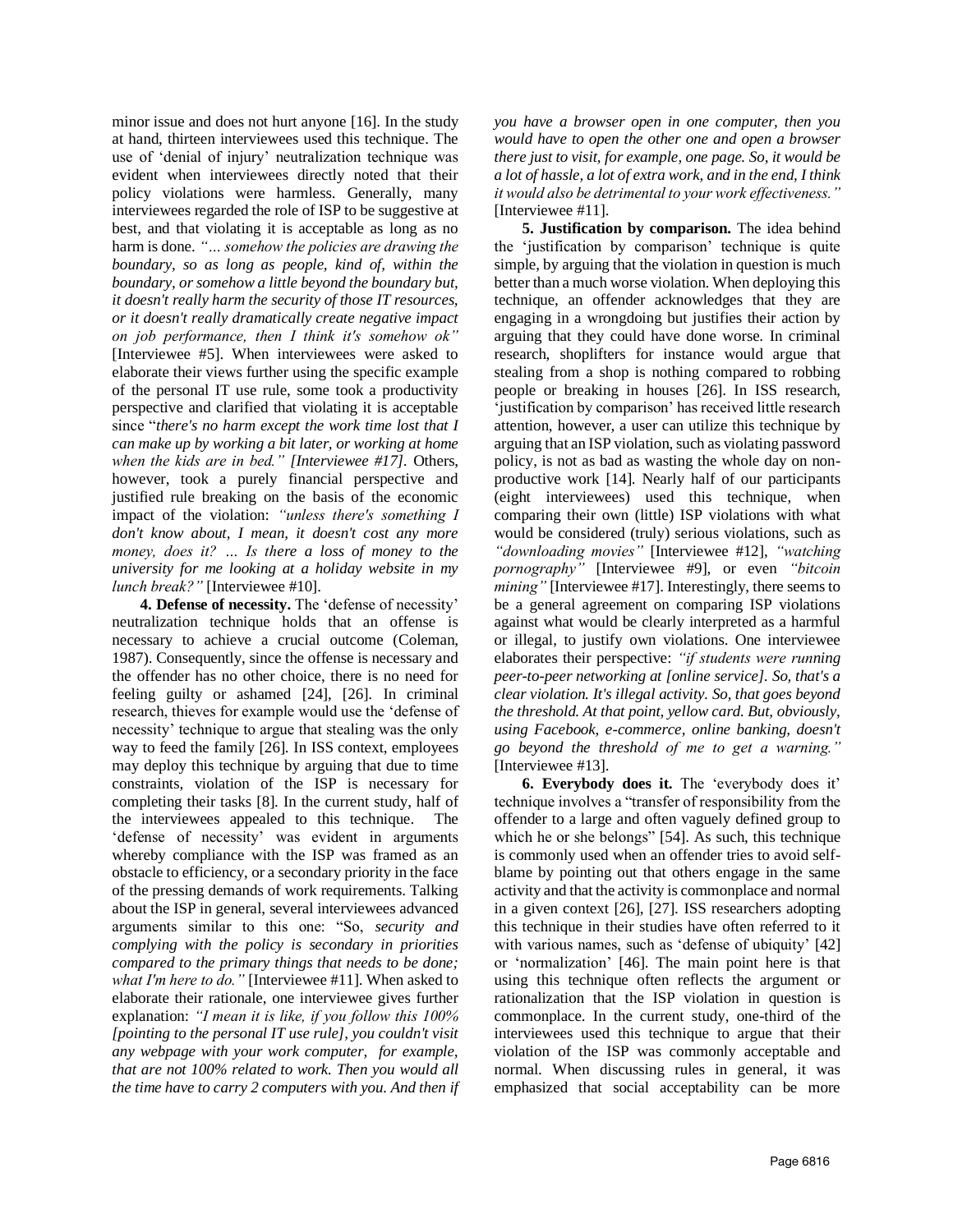important than what the policy dictates. For instance, one interviewee explains *"I'm sure there are a lot of things that I disagree with [in the policy] because of the fact that I don't think socially anybody is complying with it."* [Interviewee #18]. When pressed to clarify their rationale further, some would use the personal IT use rule to point out: "*If you consider basic rule #1 presented there, I think … that most people around here are not aware of such rule, and I also think that if the policy has rules that you would think by commonsense that 95% of the people are violating–… of course I can't say for sure–but I think that everyone here is violating basic rule #1 at some time during their work"*  [Interviewee #11]*.* 

**7. Matter of mere legality.** The 'matter of mere legality' justification is a previously unknown technique of neutralization identified in this study. Nearly half of the study participants (eight participant) used this technique to justify their ISP violation. Using this technique, rule violators argue that a workplace policy is merely a matter of contractual agreement and need not be followed strictly. The employee may assert this position by noting that workplace policies are designed for 'worst case scenarios' in order to protect the organization from legal liabilities in extreme cases, or to provide legal grounds for further action against rogue employees. In deploying this technique, in addition to pointing out the legal qualities of the ISP, participants have also noted that the ISP is not a document to communicate information security measures and guidelines but a legal document that is reserved for gross violation or difficult individuals. But for as long as the employee is generally careful about not causing any harm (see 'denial of injury'), and doing a generally good job (see 'metaphor of the ledger'), then these ISP rules belong only 'in the drawer'. Surprisingly, this is an assumption several interviewees share even without knowing what the content of the policy is. One participant notes: *"I explained I haven't read that [pointing to ISP], … and I think without reading that–I might be wrong, of course–I think this manual is 10 pages that liberate the [employer] or whoever wrote that, from the, hmm, let's say, the legal side of things, if someone does something wrong on purpose. It wasn't written for the employee … hmm, the purpose of that document is not to help the employees to do stuff, like, in secure way; it's just something that's required legally".* [Interviewee #2]. Similarly, Interviewee #18 explains: "*If you are in a situation with an employee where the employee becomes difficult, you can always say: Okey, there's this policy, you're supposed to have read it"*, and then punitive action can be easily taken against the trouble-maker. More interestingly, the 'matter of mere legality' justification does not reflect disgruntlement against the policy; rather, it reflects a

general understanding that this is how policies should be written, but for legal purposes only. Interviewee #10 expresses this idea well: *"Yeah. I understand why these have to be here. I really do. But, nowadays, and more specifically within this environment, it's really for the purposes of them being able to getting us legally. Because we roughly know what we're doing."* In fact, Interviewee #17 thought that if they were asked to write a policy, they would write it in that exact same way, but that does not mean that they would not violate it!

**8. Defense of uniqueness.** The 'defense of uniqueness' is a newly identified technique of neutralization in this study. Nearly half of the study participants (eight participant) used this technique to justify their ISP violation. Using this technique, a policy violator questions the contextual relevance of the policy and argues that certain policies are not applicable to the setting in which the violation occurs. In doing this, the violator raises the issue that the setting has unique qualities that make certain rules inapplicable in that setting while drawing comparison with other settings in which the rule applies. Although this technique involves a comparative process like the 'justification by comparison' technique; what we identified here is different. Specifically, whereas the 'justification by comparison' is violation-oriented (i.e., the violation in question is not as bad when compared with much worse ones); the 'defense of uniqueness' is context-oriented (i.e., the rule in question may be suitable to other contexts, but not ours). Participants in this study used this technique to differentiate between their line of work with others, either in the same organization or in other organizations. Furthermore, in some cases they directly argued that the ISP is not applicable to them due to the nature of their work. One interviewee explains their general view regarding the contextual relevance of rules: *"I've worked in a number of different organizations with different levels of education. You get a lot of a\*\*holes out there who, hmm, who would do what they want, and take the f\*ck what they want, and don't give a sh\*t about the consequences. These are what these rules are there for. But [here], we're all generally a decent punch of people."* [Interviewee #10] When talking specifically about the personal IT use rule, another interviewee gives a more specific explanation for the violation: "*… I understand if I work in an organization that is very, like military, or something like that, I understand that I'm not allowed to do my personal stuff by my working computer, or through the network of that organization. But here, hmm, … I don't do anything like that, hmm. So my work is not related to anything that should be so secure that I can't use my work computer to read my emails."* [Interviewee #14].

**9. I follow my own rules.** 'I follow my own rules' is the third newly identified technique which reflects the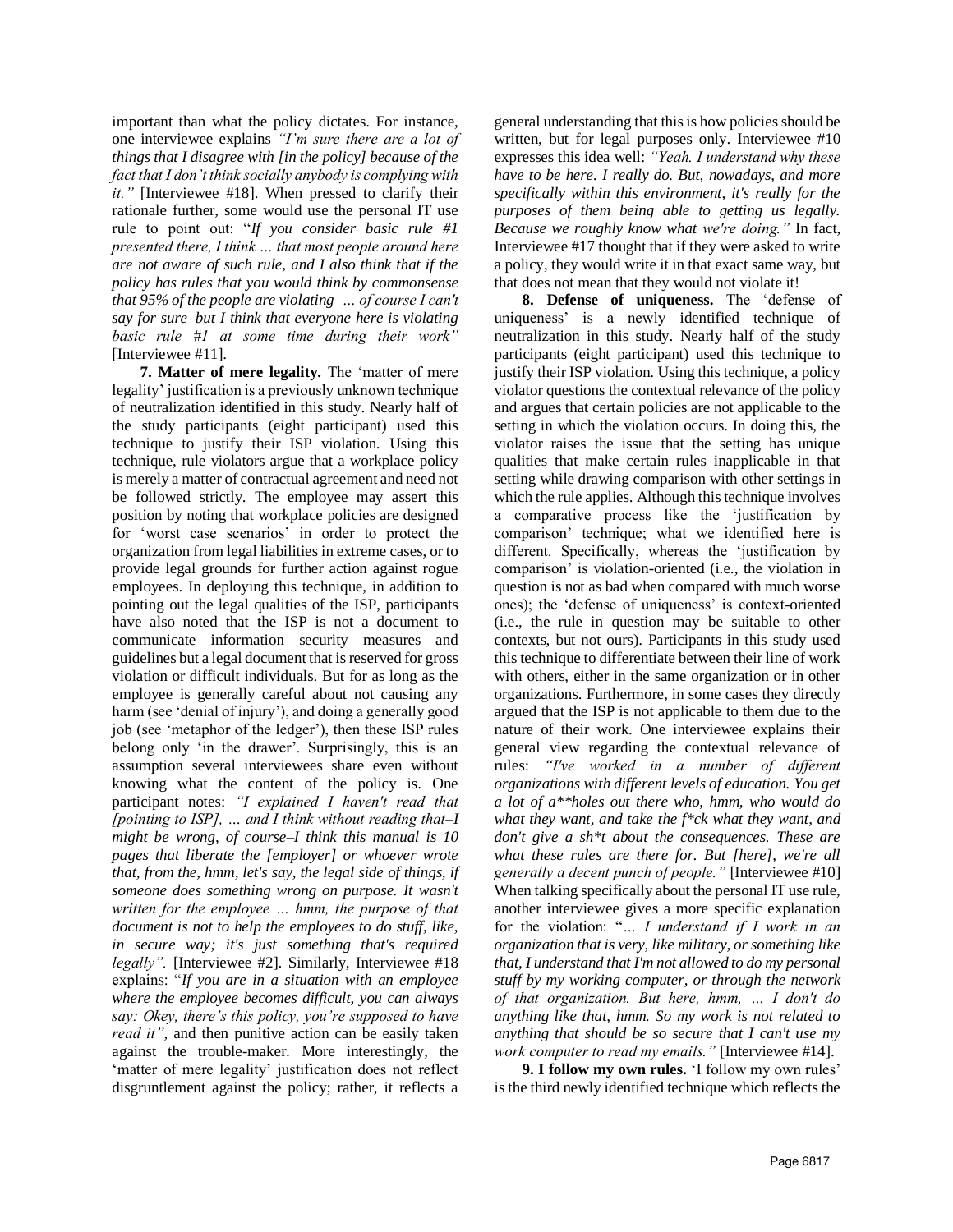argument that a violator has enough knowledge and/or expertise to decide which rules to follow, and which to bypass. This also reflects an awareness that not all rules are equal; some are meant to be broken. Nearly half of the study participants (eight participant) used this technique to justify their ISP violation. By using this technique, the violator argues that they have developed their own set of rules, some of them will be compliant with the ISP, but some others may coincidentally violate it. Our participants used this technique when justifying their disregard for the official ISP, and that it is enough to follow their own rules. For instance, Interviewee #4 explains that it once crossed their mind to check the ISP, but eventually decided not to. When they were asked to explain why they think they did so, they replied: *"Why do I think I do that? … Because I have my own judgment of what might be good and what might be bad, hahaha"* [Interviewee #4]. Interestingly, the 'I follow my own rules' seems to require proof of past success. That is, those rules that end up in the employee's own internalized 'rule-set' are the ones that have so far been effective in keeping them out of trouble. One interviewee points out: "*I'll follow my own habit, because I think it has been quite successful thus far*" [Interviewee #12]. When another was asked to elaborate on how they developed their own rules; they replied: *"It's taken maybe 15 years to come up with the standards that I have now. When it all started? I don't really know. Perhaps one of the aspects is like watching people do their stuff, and someone saying that 'you should have a strong password' or 'you shouldn't leave these computers open' ... to be blunt, those 10 pages I haven't read, like I said, but I think it's gonna be 10 pages of common-sense."* [Interviewee #2].

#### **5. Discussion**

In the previous section we presented our main findings regarding the neutralization techniques our study participants used to justify violating ISP in a Nordic university context. Next, we discuss the most salient theoretical and practical implications of these findings.

#### **5.1.Theoretical implications**

First, our findings contribute to the depth of knowledge on neutralization theory in activities related to information security. While there is a sizeable literature on neutralization theory in ISS research, much of this research has been conducted using a quantitative cross-sectional research design and little has been done to explore users' justification for real violations in real contexts. In fact, with a few exceptions [46], [55], we have not found any studies that examined employees'

justifications in response to their workplace policy violations. This study steps up to this challenge and in doing so provides insights regarding the use of neutralization techniques in ISS context. Sykes and Matza [6] have acknowledge that neutralization techniques are context-specific, meaning that some techniques might be more (or less) relevant in certain contexts. Our findings lend support to the assertion that the techniques 'denial of responsibility', 'denial of injury' and 'condemnation of the condemners' are the most prevalent classical techniques. Meanwhile, some techniques such as 'denial of the victim' [6], though a classical technique, might be less relevant in similar contexts. In this regard, our findings are in line with Siponen and Vance's [8] contention that the 'denial of victim' neutralization technique might be irrelevant in ISP violation cases due to the difficulty of identifying victims. Our findings, therefore, highlight the need for further explorative studies in other ISS related activities such as computer abuse, shadow IT use and cyberloafing to determine which techniques may or may not be relevant to each activity.

Second, this study contributes to neutralization theory by identifying three previously unknown neutralization techniques, namely, 'matter of mere legality', 'I follow my own rules', and 'defense of uniqueness'. These newly identified techniques seem to be associated with distinctive qualities of ISPs. The 'matter of mere legality' technique highlights the juxtaposition of ISPs as legal documents as well as tools for communicating security do's and don'ts [56]. The 'defense of uniqueness' technique, on the other hand, addresses the context-specificity of the work environment. Since organizations have different needs and different working climates, an 'one-size-fits-all' approach to ISPs may not be ideal [57]. Lastly, the 'I follow my own rules' technique underscores the importance of recognizing individual competence and personal experience. ISPs may contain information that requires high competence and skill to implement [58]. The caveat, however, is that when an individual possesses such competence and experience, they may develop their own ways of handling information security and fall into a false sense of confidence regarding their own abilities hence rejecting ISPs as helpful communication tools. Alternatively, employees' own rules might be more attuned to the specificity of their situation, than the policy. In such situations, we are faced with a dilemma: what needs correction, the employee's behavior or the policy? Answering this question points to our third theoretical implication.

This dilemma carries within, a value judgement regarding the adequacy of the neutralizations. If the neutralization is adequate, then employees' behaviors need not be corrected, which means that our attention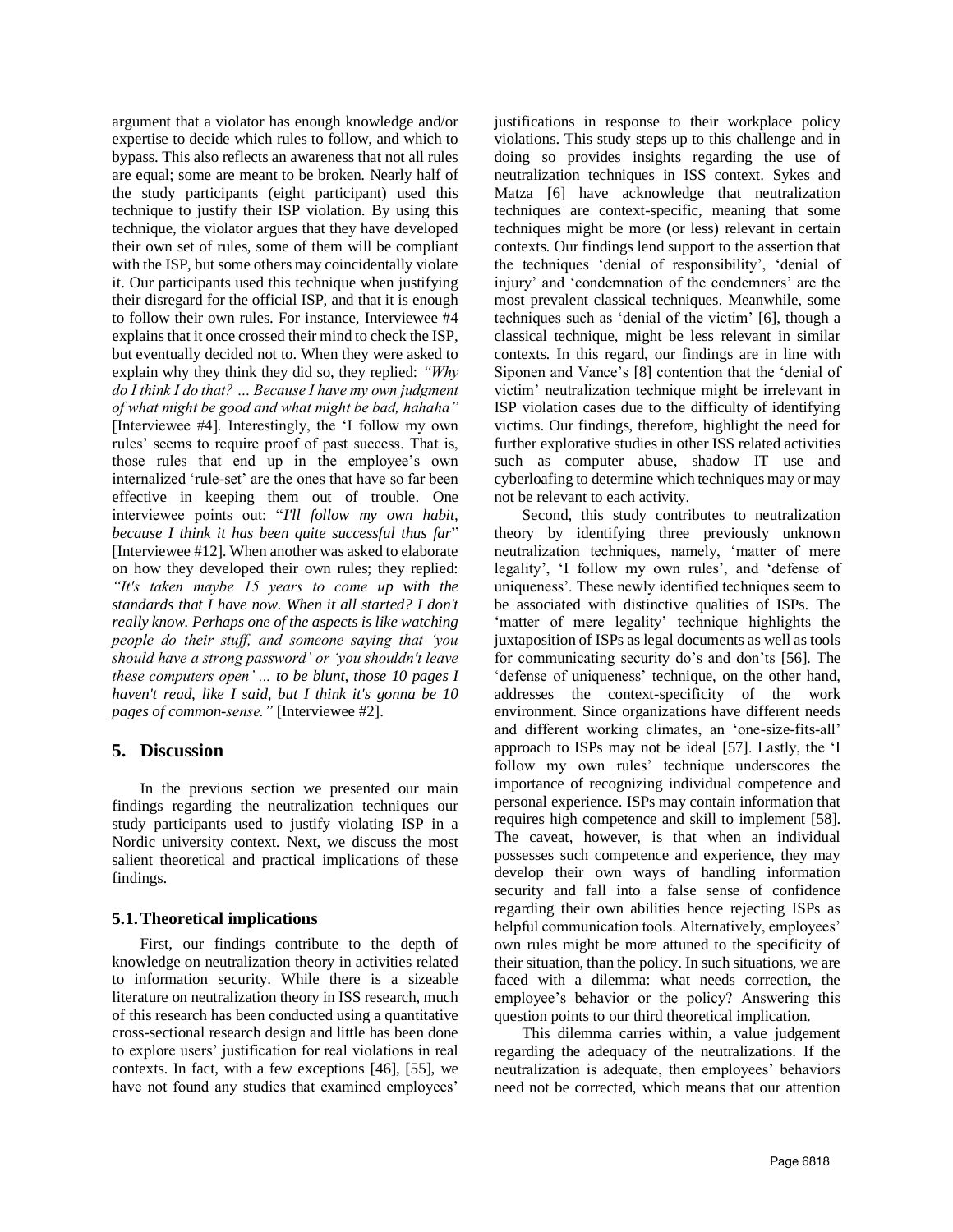should be placed on changing the policy itself. So far, research based on neutralization theory has not addressed this question, which not only does it bear theoretical implications, but also practical implications (see, practical implications section). Sykes and Matza [6] were well aware of this dilemma and hinted to some direction for resolving it. Specifically, Sykes and Matza [6] contemplated the question "why men violate the laws in which they believe" [6, p. 666]. To answer this, they point to "the fact that social rules and norms … seldom if ever take the form of categorical imperatives" (ibid), and because of this contextual flexibility, they argue, any functioning legal system deliberates about the "defenses to crimes" before giving a verdict regarding a given act. Of course, in many situations, the justice system deems justifications inadequate, and corrective measures need to be taken. However, in some situations, even what is generally regarded as *mala in se*, or evil-by-nature crimes [59], [60], such as killing a human being, are acquitted because they were 'justified' (e.g., in self-defense). Yet, in other situations, certain rules had to be challenged and violated before any law itself needed to change. Interestingly, despite Matza and Sykes' [6] recognition of this assumption, it has not attracted scholarly attention, leading Maruna and Copes, half-a-century later, to remind us that "the treatment of neutralization techniques as automatically 'bad things' in criminology and corrections is an oversimplification of a complex and substantial body of literature" [15, p. 228]. In line with these insights, we suggest neutralizations should be regarded as provisional pleas until a verdict is made. The practical implications of this insight will be discussed in the next section.

## **5.2.Practical implications**

There are two challenges related to the production of meaningful practical implications: (a) the degree of violation-specificity, and (b) the degree of contextspecificity. Degree of violation-specificity regards one's perception of the ISP as a collection of rules and guidelines rather than a single entity. We learned early on that the participants did not perceive the ISP as a single entity guiding their security behavior. Nearly all our interviewees have been complying with some ISP rules but violating one or more other rules. For instance, one interviewee might be unyielding about password sharing (complying with password rule) but using the work computer to pay personal bills or read the news (violating the personal IT use rule). Practically speaking, when employees are asked general questions about the extent to which they comply with or violate ISP (in general), it is impossible to discern which neutralization techniques are relevant to which violation. So, we fear that using such generic questions

will not produce meaningful insights to security professionals and consultants regarding what the employees are actually doing in the workplace. Consequently, we suggest that future explorations of ISP violations to be narrower in their scope to be more practice-relevant [61].

Second, regarding the degree of context-specificity, we realized a critical practical dilemma, even after narrowing the scope of violation-specificity to one specific rule. During the course of each interview after going through general discussions regarding the ISP, each participant was confronted with a rule from the ISP (such as basic rule #1). As noted earlier, this basic rule bars users from all non-work related use. Approaching and analyzing participants' responses to such rules without due consideration of context using the neutralization theory indicated clear use of various neutralization techniques from a 'context-less perspective'. Prohibiting all non-work related use of the organization resources is justified by countless writings on the threats of such violation. Not only does personal use of IT expose the organization to various security threat such as viruses, spam, and malware [62], but also introduces loss of productivity [12].

These concerns are legitimate, and therefore the obvious recommendation of a context-less perspective would be to curb the violations by developing counterneutralization strategies tailored to the specific techniques we identified. Regarding the 'condemnation of the condemners' technique, a typical recommendation is to suggest anti-neutralization communication, and training aimed at correcting the employees' behavior by creating cognitive inconsistencies between what they do and the justifiability of their rationalizations [13], [14], [16]. Following this line of thought, a practical recommendation would be developing training and persuasive messages to teach the learners that criticizing the ISP is not acceptable (a generic approach), or that it is an immoral thing to do to use the organization resources for personal use (a more specific approach). Regarding the 'matter of mere legality' technique, a straightforward practical recommendation is the enforcement of monitoring and immediate sanctioning of violators to demonstrate the seriousness of the ISP [63]. Other technique-specific solutions are available, such as victim-offender mediation which is thought to be effective with the 'denial of injury' technique [8].

However, considering the specific nature of the studied context, one might see things differently. In this specific research-oriented environment where employees believe that creativity and openness are core values, and where the line between what they do at work and at home is thinning, there is good chance that the neutralizations identified in this research need not be de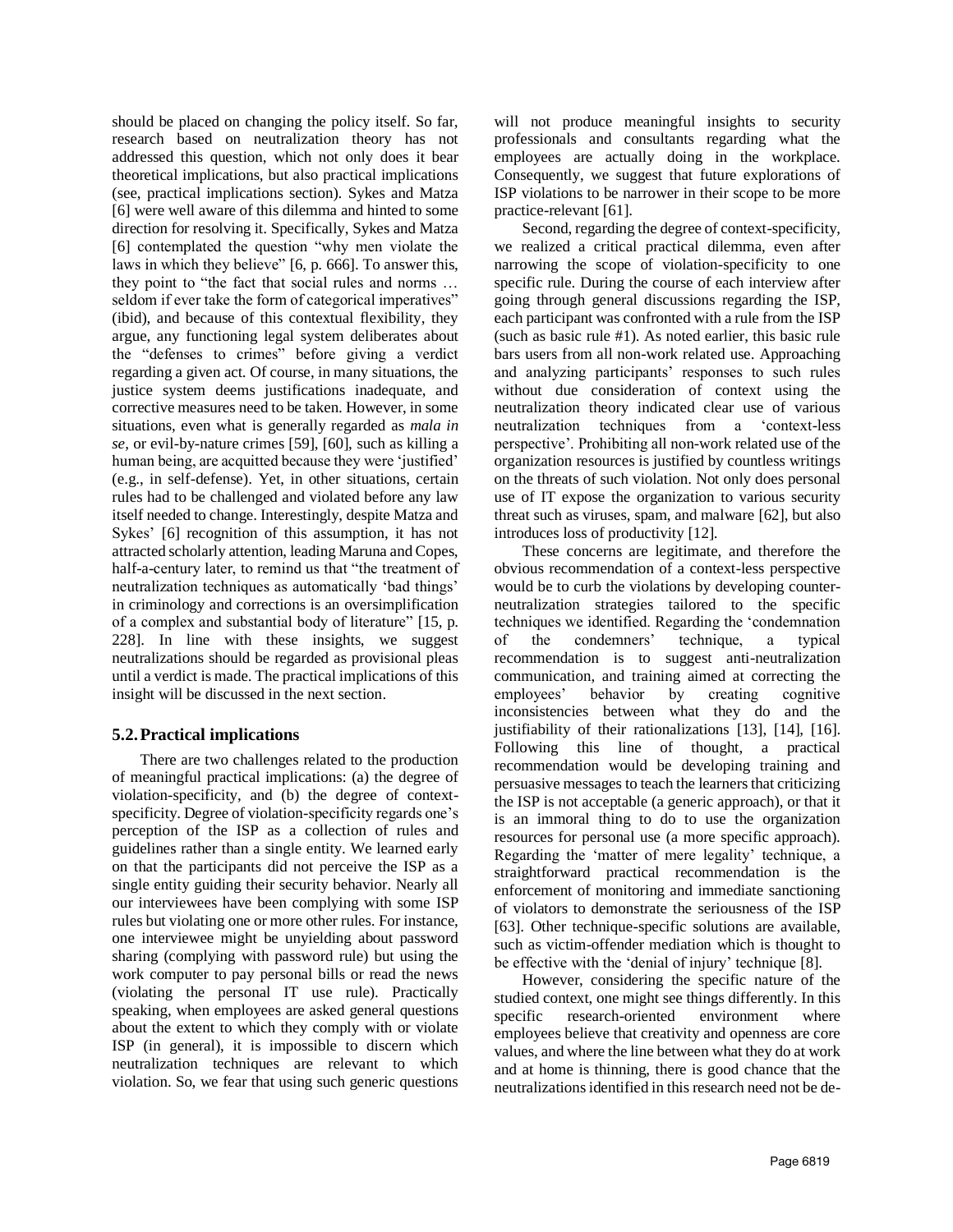neutralized. There might be truth (i.e., adequacy) to the argument that strict adherence to the ISP regarding personal IT use would hinder, rather than improve, the functioning of this specific organization, especially that the security risk associated with personal IT use does not outweigh its benefits in the studied organization. In fact, the thinning line between work and home and the necessity of managerial attention to this issue before resorting to de-neutralization is recognized in previous literature [46]. Consequently, we suggest that practitioners observe employees justifications with diligence as utterances of employees may reflect their tacit knowledge of the work environment, task requirements, or deficiencies in the ISP; rather than (bad) neutralizations that help them evade accountability [15]. For instance, in our study, 'defense of uniqueness' and 'matter of mere legality' techniques were commonly used justifications. While these justifications could reflect of employees' neutralization of security misbehaviors, it might also reflect a deficiency in the design of the ISP with respect to its relevance and contextual fit. The ISP may in fact require correcting and updating. In this case, 'following own rules' might have been a good neutralization after all.

#### **6. Conclusion**

The objective of this study has been to explore the employees' perspective regarding their workplace ISP violation. The guiding research question has been '*how do employees justify violating the ISP*'? Our analysis reveals the prevalence of nine neutralization techniques used by our participants to justify their ISP violations. Three of these techniques were introduced in the original work neutralization theory, 'denial of injury', 'denial of responsibility', and 'condemnation of the condemners'. Three techniques were introduced by later research extensions, namely, 'defense of necessity', 'justification by comparison' and 'everybody does it'. In addition to these six previously recognized techniques, our analysis also revealed three novel and previously unreported neutralization techniques. We called them: 'matter of mere legality', 'defense of uniqueness', and 'I follow my own rules'. Our findings add to the depth and breadth of knowledge regarding application of neutralization theory in the context of ISS by introducing new techniques of neutralization while highlighting the most significant techniques that require practitioner attention. But more importantly, our findings point to the danger of taking these neutralizations out of context, since without context, it becomes impossible to judge whether the behavior, or the rule, needs correcting.

### **7. References**

- [1] K. D. Loch, H. H. Carr, and M. E. Warkentin, "Threats to information systems: Today's reality, yesterday's understanding," *MIS Q.*, vol. 16, no. 2, pp. 173–186, 1992.
- [2] M. Warkentin and R. Willison, "Behavioral and policy issues in information systems security: the insider threat," *Eur. J. Inf. Syst.*, vol. 18, no. 2, pp. 101–105, 2009.
- [3] M. Siponen and J. Iivari, "Six design theories for IS security policies and guidelines," *J. Assoc. Inf. Syst.*, vol. 7, no. 7, pp. 445–472, 2006.
- [4] G. D. Moody, M. T. Siponen, and S. Pahnila, "Toward a unified model of information security policy compliance," *MIS Q.*, vol. 42, no. 1, pp. 285–311, 2018.
- [5] S. H. Von Solms, "Information security governance Compliance management vs operational management," *Comput. Secur.*, vol. 24, no. 6, pp. 443–447, 2005.
- [6] G. M. Sykes and D. Matza, "Techniques of neutralization: A theory of delinquency," *Am. Sociol. Rev.*, vol. 22, no. 6, pp. 664– 670, 1957.
- [7] A. Vance, M. T. Siponen, and D. W. Straub, "Effects of sanctions, moral beliefs, and neutralization on information security policy violations across cultures," *Inf. Manag.*, p. 103212, 2019.
- [8] M. Siponen and A. Vance, "Neutralization: New insights into the problem of employee information systems security policy violations," *MIS Q.*, vol. 34, no. 3, pp. 487–502, 2010.
- [9] R. Willison, M. Warkentin, and A. C. Johnston, "Examining employee computer abuse intentions: insights from justice, deterrence and neutralization perspectives," *Inf. Syst. J.*, vol. 28, no. 2, pp. 266–293, 2018.
- [10] J. D'Arcy and P.-L. Teh, "Predicting employee information security policy compliance on a daily basis: The interplay of security-related stress, emotions, and neutralization," *Inf. Manag.*, vol. 56, no. 7, p. 103151, 2019.
- [11] S. Haag, A. Eckhardt, and A. Schwarz, "The acceptance of justifications among shadow IT users and nonusers – an empirical analysis," *Inf. Manag.*, vol. 56, no. 5, pp. 731–741, 2019.
- [12] L. Khansa, J. Kuem, M. Siponen, and S. S. Kim, "To cyberloaf or not to cyberloaf: The impact of the announcement of formal organizational controls," *J. Manag. Inf. Syst.*, vol. 34, no. 1, pp. 141–176, 2017.
- [13] J. B. Barlow, M. Warkentin, D. Ormond, and A. R. Dennis, "Don't even think about it! The effects of antineutralization, informational, and normative communication on information security compliance," *J. Assoc. Inf. Syst.*, vol. 19, no. 8, pp. 689– 715, 2018.
- [14] M. Siponen, P. Puhakainen, and A. Vance, "Can individuals" neutralization techniques be overcome? A field experiment on password policy," *Comput. Secur.*, vol. 88, 2020.
- [15] S. Maruna and H. Copes, "What have we learned from five decades of neutralization research?," *Crime and Justice*, vol. 32, no. 2005, pp. 221–320, 2005.
- [16] J. B. Barlow, M. Warkentin, D. Ormond, and A. R. Dennis, "Don't make excuses! Discouraging neutralization to reduce IT policy violation," *Comput. Secur.*, vol. 39, pp. 145–159, 2013.
- [17] R. E. Crossler, A. C. Johnston, P. B. Lowry, Q. Hu, M. Warkentin, and R. Baskerville, "Future directions for behavioral information security research," *Comput. Secur.*, vol. 32, pp. 90– 101, 2013.
- [18] A. M. Mahmood, M. Siponen, D. Straub, H. R. Rao, and T. S. Raghu, "Moving toward black hat research in information systems security: An editorial introduction to the special issue," *MIS Q.*, vol. 34, no. 3, pp. 431–433, 2010.
- [19] H. Klein and M. Myers, "A set of principles for conducting and evaluating interpretive field studies in information systems," *MIS Q.*, vol. 23, no. 1, pp. 67–94, 1999.
- [20] G. Walsham, "Doing interpretive research," *Eur. J. Inf. Syst.*, vol. 15, no. 3, pp. 320–330, Jun. 2006.